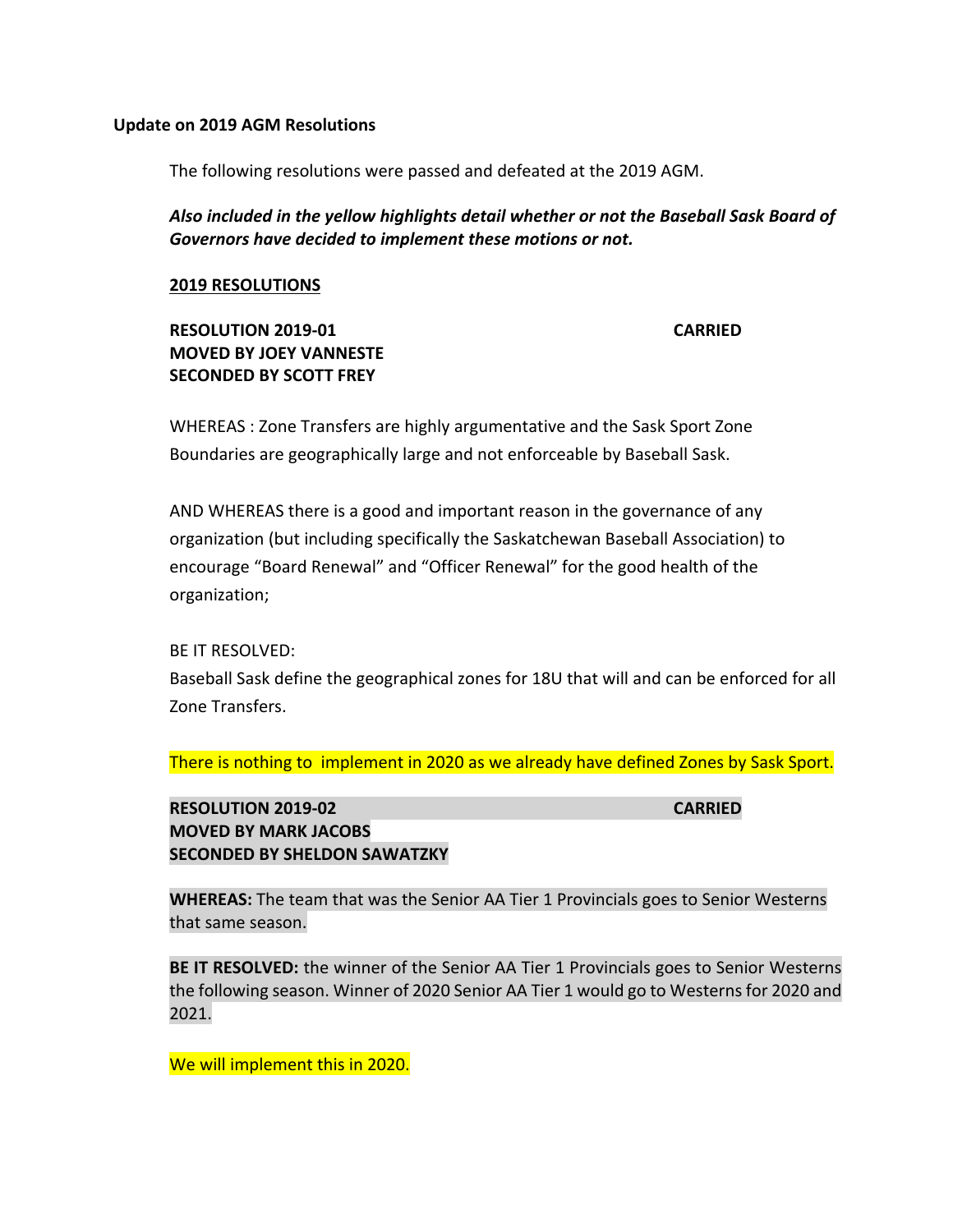### **RESOLUTION 2019-03 CARRIED MOVED BY JORDAN DRAEGER SECONDED BY MATT KOSTENIUK**

**WHEREAS:** The issue of zone transfers has been discussed since 2017 with respect to the AGM meeting minutes. It has been reported that "policy and procedures" be created and information be reported to coaches' families and players. And the 2018 AGM resulted in the implementation of a "Task Force" be created. No action has been taken or information shared on Task Force created.

**BE IT RESOLVED:** That the Task Force be reinstated with representation of a Baseball Sask member for the 2020 season to determine best practices regarding Zone Transfers for the health of the SPBL.

We will implement this in 2020 once the SPBL informs Baseball Sask of who they have selected to form this Task Force.

# **RESOLUTION 2019-04 CARRIED MOVED BY JENN LINDSAY SECONDED BY DWAYNE BIDYK**

**WHEREAS:** Zone Transfers approval is too late to allow drafting of out of zone players for AAA teams at 15U and 13U;

**BE IT RESOLVED:** A December 31 deadline is made for intent to form AAA teams at 15U and 13U to go to Baseball Sask. A January 15 Zone Transfer Deadline for 15U and 13U AAA will then be implemented.

We will not implement this in 2020.

**RESOLUTION 2019-05 CARRIED MOVED BY JENN LINDSAY SECONDED BY LORNE CHOW**

**WHEREAS:** In 11U AA Tier 2 and down, 5.06 states…..

**BE IT RESOLVED:** In the 11U AA Tier 2 and down, regardless of what base has a runner is on, they can only score (come home) on a hit ball and the ensuing live play or be walked home.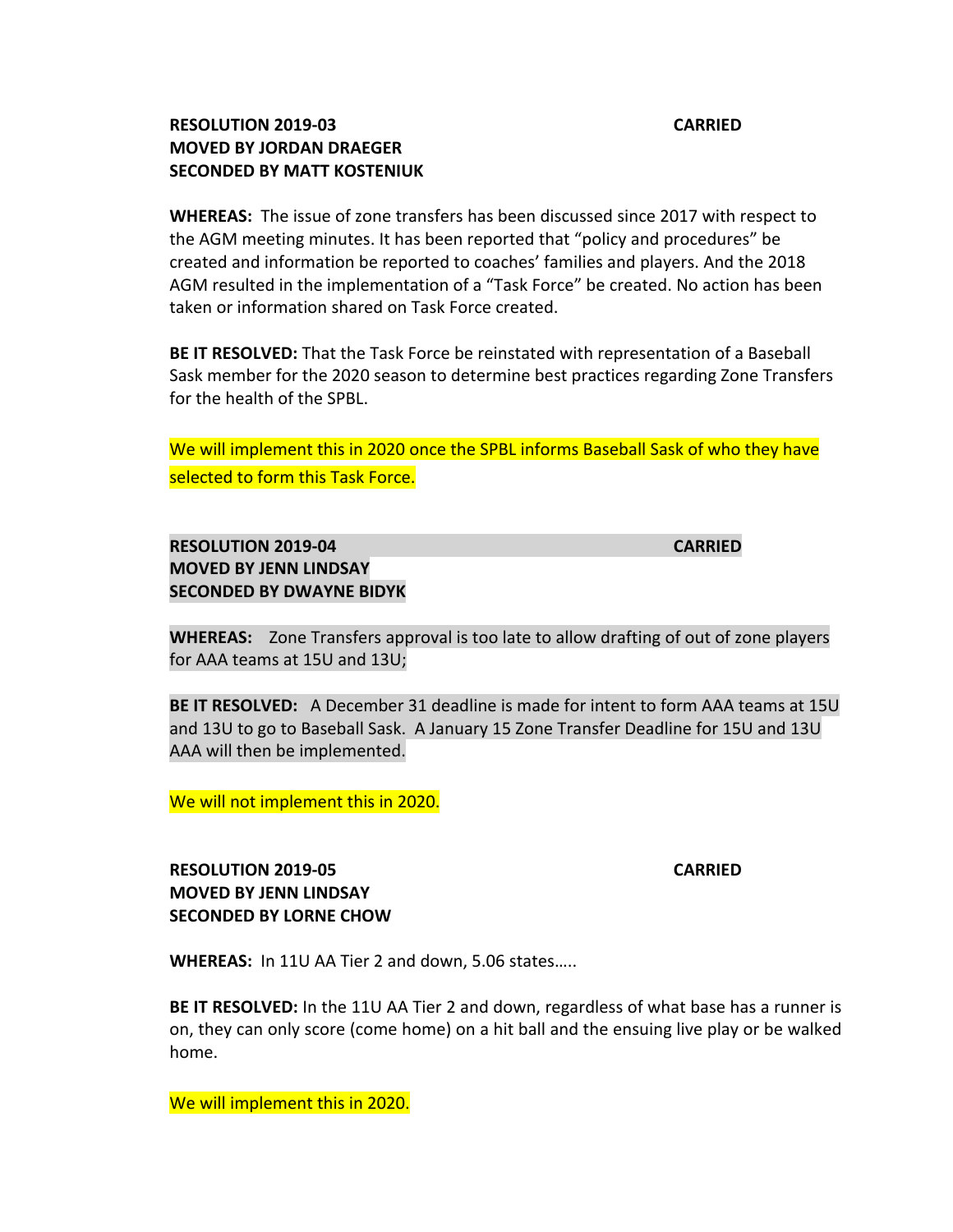Look at providing examples underneath this new rule in the handbook and Playoff Manual.

## **RESOLUTION 2019-06 CARRIED MOVED BY JEAN MACDONALD SECONDED BY JENN LINDSAY**

**WHEREAS:** there is no age minimum for Provincial scorekeepers

**BE IT RESOLVED:** That Provincial scorekeepers must be a minimum of 14 years of age.

We will implement this in 2020.

# **RESOLUTION 2019-07 CARRIED MOVED BY BRUCE WALKER SECONDED BY DWAYNE BIDYK**

**WHEREAS:** Infield fly rule is called the ball is live.

**BE IT RESOLVED:** at all 11U AA Tier 2 and down, infield fly rule is called and batter is out but immediately after, Time is called, ball is dead and no runners move and no additional outs can occur.

We will implement this in 2020.

**RESOLUTION 2019-08 CARRIED MOVED BY TERRY BUTLER SECONDED BY SHAUN FRASER** 

**WHEREAS:** Baseball Sask is required to have an Annual Audit.

**BE IT RESOLVED:** That Baseball Sask uses the services of Crowe Mackay to conduct our Annual Audit.